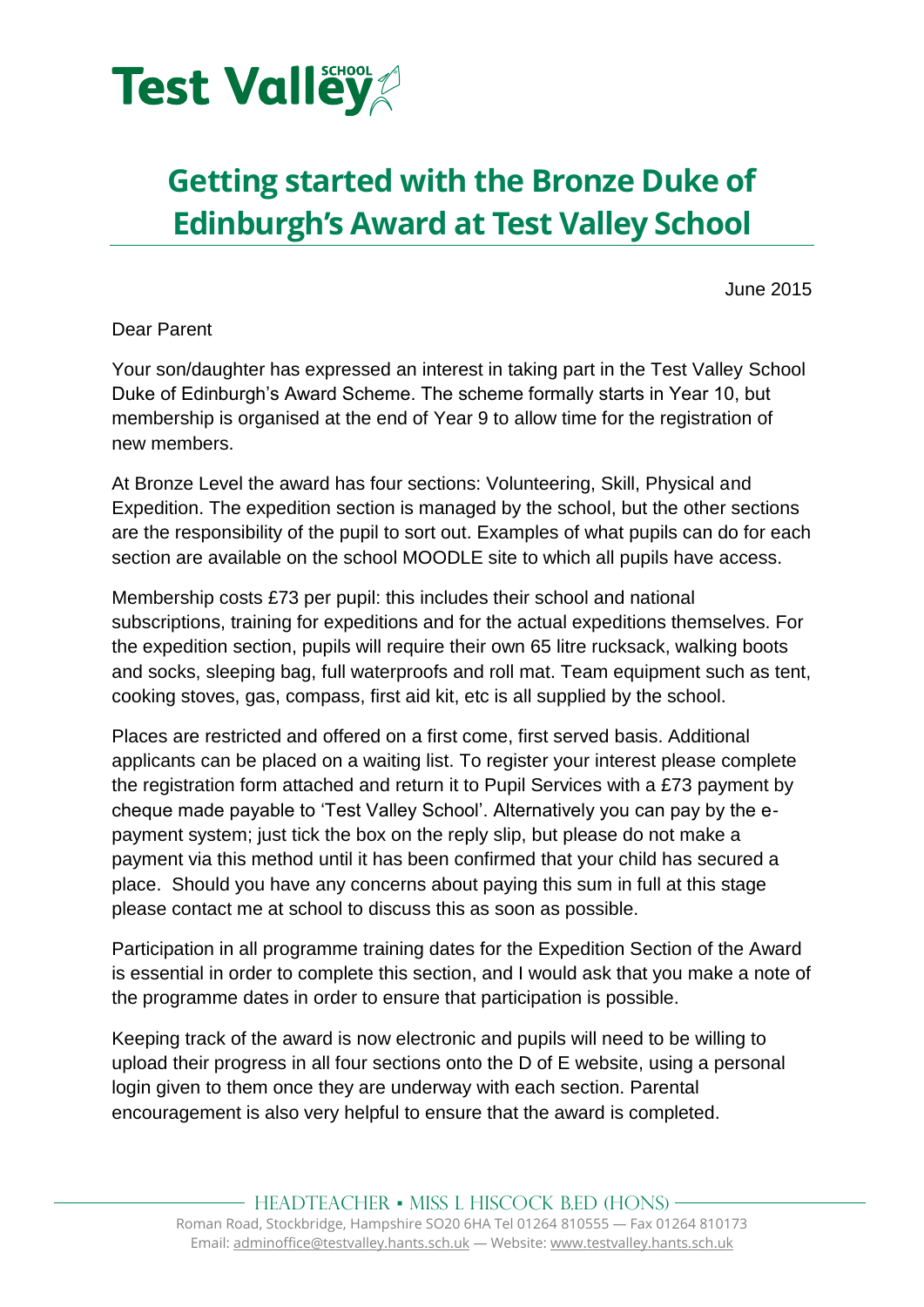Further information for parents about the award scheme can be found on 'DofE.org' or the school's Moodle site, under 'Extra Curricular'. Moodle is also used to keep parents and pupils updated with copies of letters, maps and general information. We will also be holding a Parents' Information Evening early in the autumn term.

If you require further information please do not hesitate to contact me.

Kind regards

Mr. S Langdown D of E Coordinator

### **D OF E REPLY SLIP – Please return to Pupil Services**

| to take part in the D of E as described in the letter. |  |
|--------------------------------------------------------|--|

\_\_\_\_\_\_\_\_\_\_\_\_\_\_\_\_\_\_\_\_\_\_\_\_\_\_\_\_\_\_\_\_\_\_\_\_\_\_\_\_\_\_\_\_\_\_\_\_\_\_\_\_\_\_\_\_\_\_\_\_\_\_\_\_\_\_\_

| I enclose a cheque for £73.00 made payable to 'Test Valley School'                                                          |
|-----------------------------------------------------------------------------------------------------------------------------|
| I enclose £73.00 in cash                                                                                                    |
| I wish to pay via the e payment method.                                                                                     |
| My child is registered for Pupil Premium and I would like to apply for a<br>contribution towards the cost of this activity. |
| I enclose the completed Participant Enrolment Form and Code of Conduct<br>(Residential)                                     |
| Date                                                                                                                        |
|                                                                                                                             |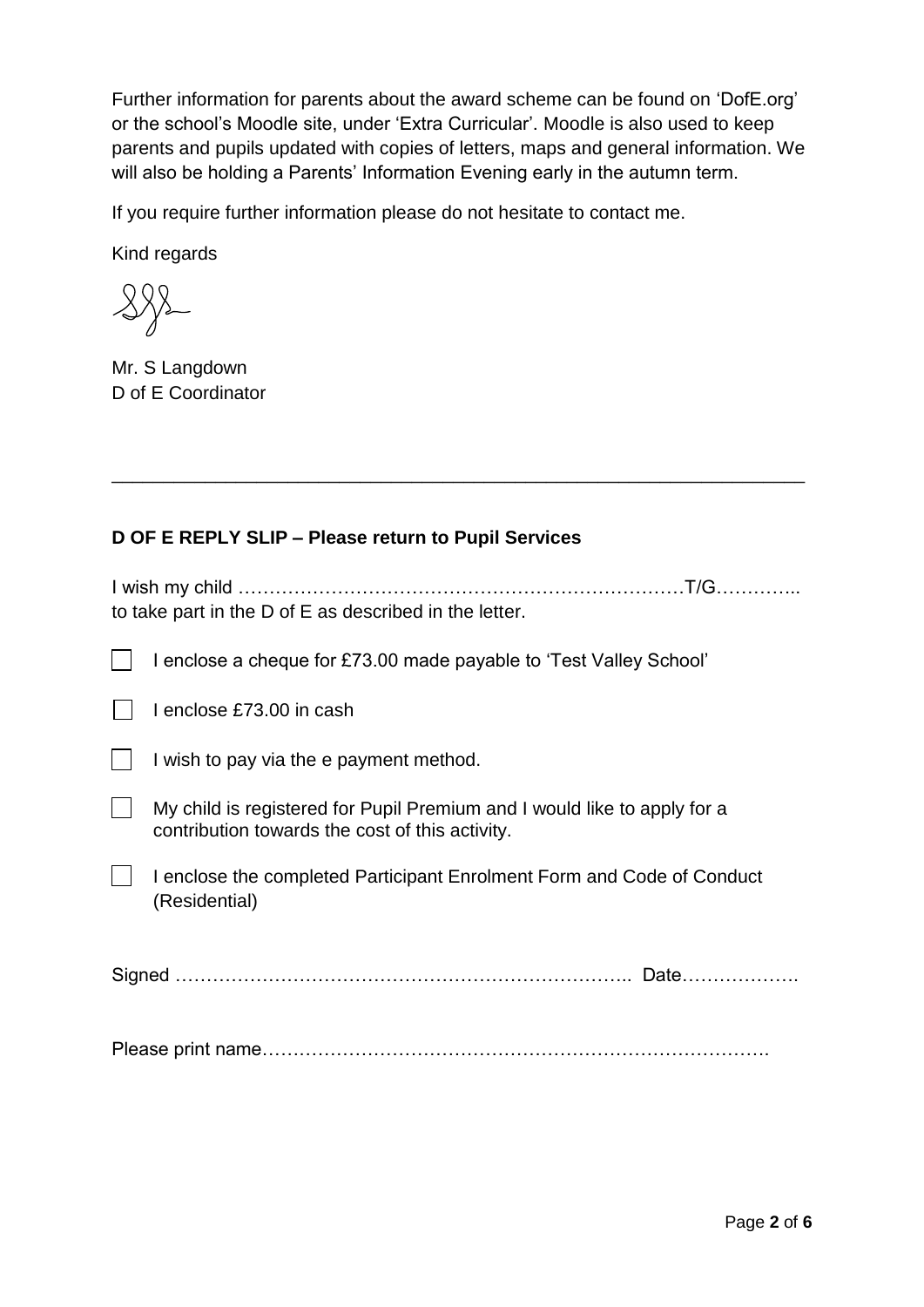

| For Operating Authority use only: |                |
|-----------------------------------|----------------|
| Participant Fee received          | Yes IT<br>No L |
| <b>CHEQUE</b>                     |                |
| <b>INVOICE</b>                    |                |

### Participant Enrolment Form

## **Please print clearly in CAPITALS or type details in. You must complete all the questions.**

#### **Personal details**

| DofE group: Bronze 15/16               | DofE Centre: Test Valley School |  |  |
|----------------------------------------|---------------------------------|--|--|
| Title:* : Mr □ Miss □ Ms □ Mrs □ Other | Address 1:                      |  |  |
| First name:*                           | Address 2:                      |  |  |
| Middle name:*                          | Address 3:                      |  |  |
| Last name:*                            | Town/City:                      |  |  |
| Primary Language:*                     | County:                         |  |  |
| Email:*                                | Postcode:                       |  |  |
| Date of Birth:*                        | Telephone no (home):            |  |  |
| Age:                                   | Telephone no (mobile):          |  |  |
| Gender:<br>Male<br>Female<br>ΙI        | Enrolment level:*<br>Bronze X   |  |  |

#### **Consent to enrol from parent or guardian (if applicant is under 18 years old).**

|                                                                                                                                                                                                                                                | <b>Print Name</b> | Signature | Date |
|------------------------------------------------------------------------------------------------------------------------------------------------------------------------------------------------------------------------------------------------|-------------------|-----------|------|
| Parent/guardian:                                                                                                                                                                                                                               |                   |           |      |
| I agree to enrol as a participant on a DofE programme. You will be doing your programme using our online eDofE system. This system<br>has a set of terms and conditions that you must agree to. These will be available when you access eDofE. |                   |           |      |
| Applicant:                                                                                                                                                                                                                                     |                   |           |      |

Data supplied on this form and information about DofE activities recorded in *e*DofE will be used by the DofE Charity, the participant's Operating Authority and DofE centre to monitor and manage DofE participation and progress. All contact from the DofE Charity using personal data will communicate useful and relevant information to either help participants complete a DofE programme, Leaders/OAs to run DofE programmes more effectively or help the DofE Charity improve the quality and breadth of its programmes. All contact will be via the *e*DofE messaging system. Participants can choose to receive this information to an external email account or by post using the *personal preferences* section in *e*DofE. These preferences can be updated at any time.

Given the scope and breadth of DofE programmes, participants may undertake activities that are not directly managed or organised by their centre or Operating Authority. In such cases, parents and guardians of those under 18 are informed that it is their responsibility to ensure the activity s appropriately managed and insured.

For Operating Authority administration only

| DATE ARRIVED IN           |
|---------------------------|
| <b>COUNTY DofE OFFICE</b> |
| (RBI DATE)                |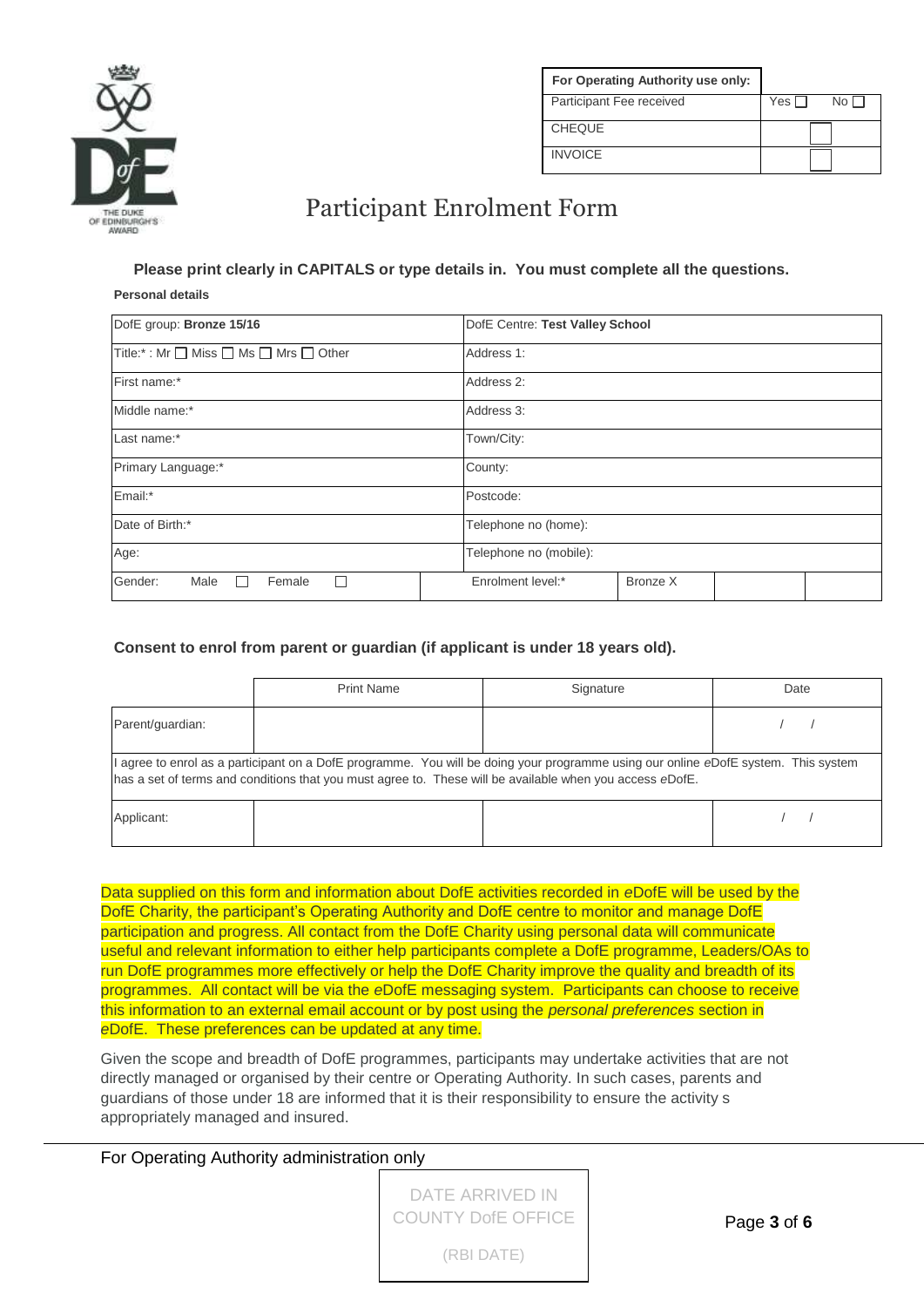#### **TEST VALLEY SCHOOL DETAILED CODE OF CONDUCT FOR SCHOOL TRIPS (RESIDENTIAL VISITS)**

#### **1) General:**

Irrespective of the destination or duration of the visit, pupils will not only be representing The Test Valley School but also Hampshire and Great Britain It will therefore be expected that pupils will behave in an exemplary fashion at all times, as the whole party will be judged by the actions of individuals.

This document has been prepared in such a way as to cover all types of activity held outside of the school and therefore by its very nature, not all sections below may apply to the activity in question. Further, other unexpected situations may arise that are not covered in the text of this document and it is therefore stressed that any decisions taken by the Party Leader in respect of pupil behaviour, will be final and binding.

#### **2) Behavioural Requirements and Responsibilities:**

- Instructions given by teachers and any support staff must be obeyed without delay, at all times.
- Punctuality is essential watches/phones must be checked regularly and all meeting times adhered to.
- Pupils may not go anywhere alone. The minimum requirement is that unsupervised pupils must be in a group of three and an adult must always know in advance where the group will be.
- Personal music players may he used with headphones only with staff permission and the volume level must be kept low so as not to disturb others.
- The property of others must be respected at all times.
- Coaches/minibuses are at all times to be kept tidy, free of litter, chewing gum and other substances which may cause damage.
- The instructions and requirements of the Coach Company and its Driver are to be respected, likewise that of any other transport operator. Seatbelts are to be worn at all times.
- No pupil may leave any site unless accompanied by an appropriate adult.
- Hotels or other residential properties must be kept tidy, free of litter, chewing gum and other substances which may cause damage.
- Pupils are to respect the needs of other visitors.
- Bedrooms are out of bounds to members of the opposite sex at all times. No exceptions to this will be tolerated.
- Bedtimes will be strictly adhered to with no noise after lights out.
- All voluntary damage is to be reported to a member of staff immediately.
- Pupils to to be aware of the needs of other pupils, and to be supportive of each other.
- Pupils may not purchase or otherwise have in their possession fireworks (bangers), flick-knives, laser pens, bb guns, lighters, matches, inappropriate literature or any other such item.
- Pupils may not smoke or otherwise have in their possession any tobacco product, consume or possess any kind of alcoholic drink, or use or have in their possession any kind of illegal substance.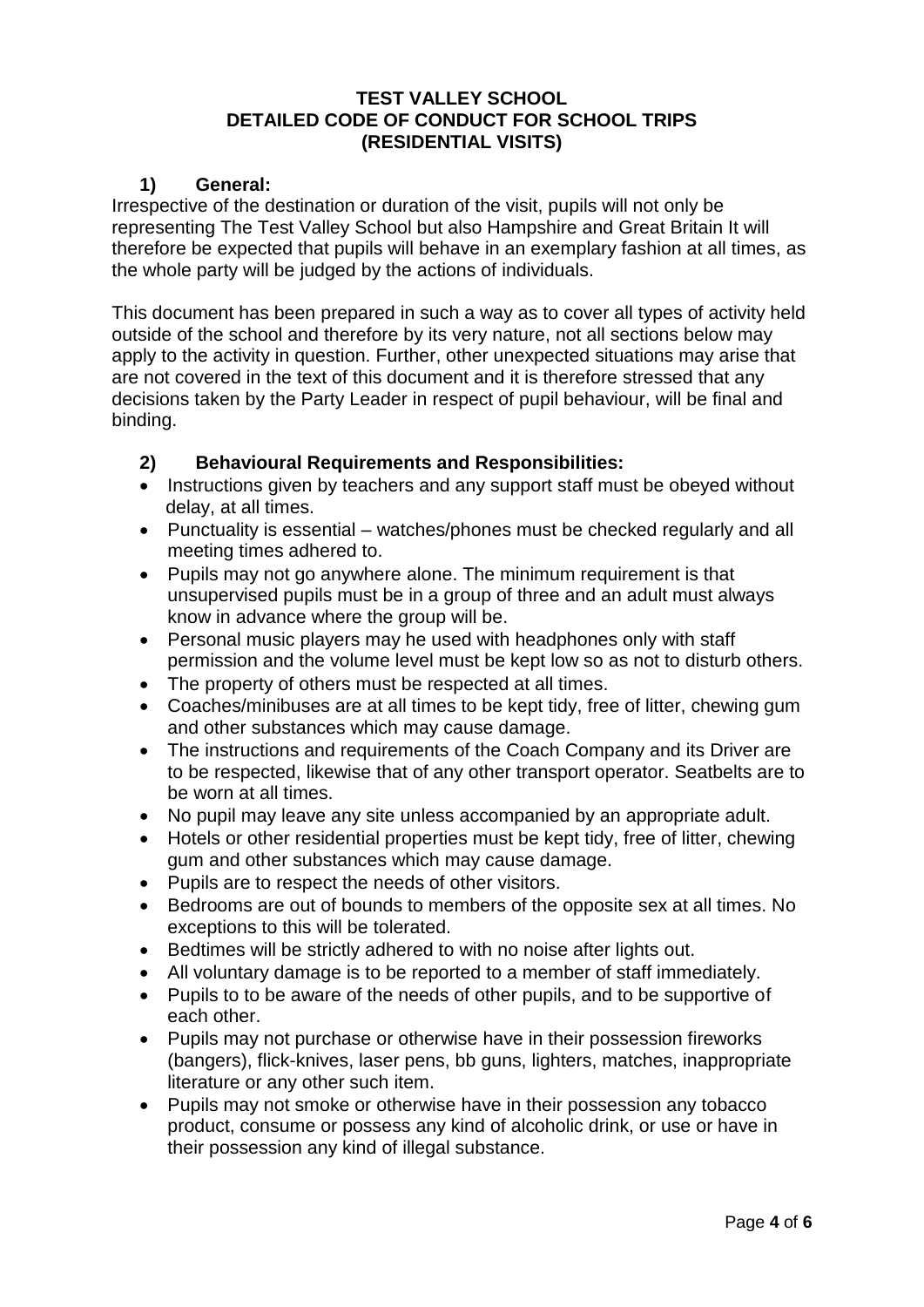- Misuse of any kind of chemical substance, whether legal or not is not permitted. In the case of medication, permission will be granted by prearrangement.
- Any pupil whose behaviour is considered not acceptable, prior to the trip, can be withdrawn at the discretion of the school.

#### **3) Sanctions:**

Any pupil who is found or considered to have broken any of these rules or who has behaved in any other unacceptable manner will be subject to one or more of the following sanctions:

- i) Loss of privilege for a period of time during the trip.
- ii) Isolation/ close supervision for a period of time during the trip.
- iii) Isolation from other pupils for the duration of the trip.
- iv) Immediate repatriation.
- v) Temporary or permanent ban from future school visits, including educational visits.

#### **4) Agreement:**

Parents should be fully aware that when signing the attached form of agreement, which will in all cases be binding on them, any cost/s for any damage caused by their child and borne on their behalf by Test Valley School, shall be reclaimed in full from them by Test Valley School immediately the trip or visit ends.

Furthermore, should any pupil be considered to have misbehaved sufficiently, that in the view of the Party Leader, the only suitable punishment is immediate repatriation, the cost/s of such repatriation shall be borne entirely by the Parent/s concerned. For the avoidance of doubt in this matter, if the Party Leader requires that a pupil or pupils return home immediately, the respective parents must undertake immediately and without question to either make the necessary arrangements to collect their child, or in the case of foreign visits, the Test Valley School will make arrangements to fly the child to a suitable UK airport, from where the Parent/s must collect their child. In all such cases the pupil or pupils will be handed over to airport authorities for onward transportation to the UK, where airport authorities will hold the child until collection.